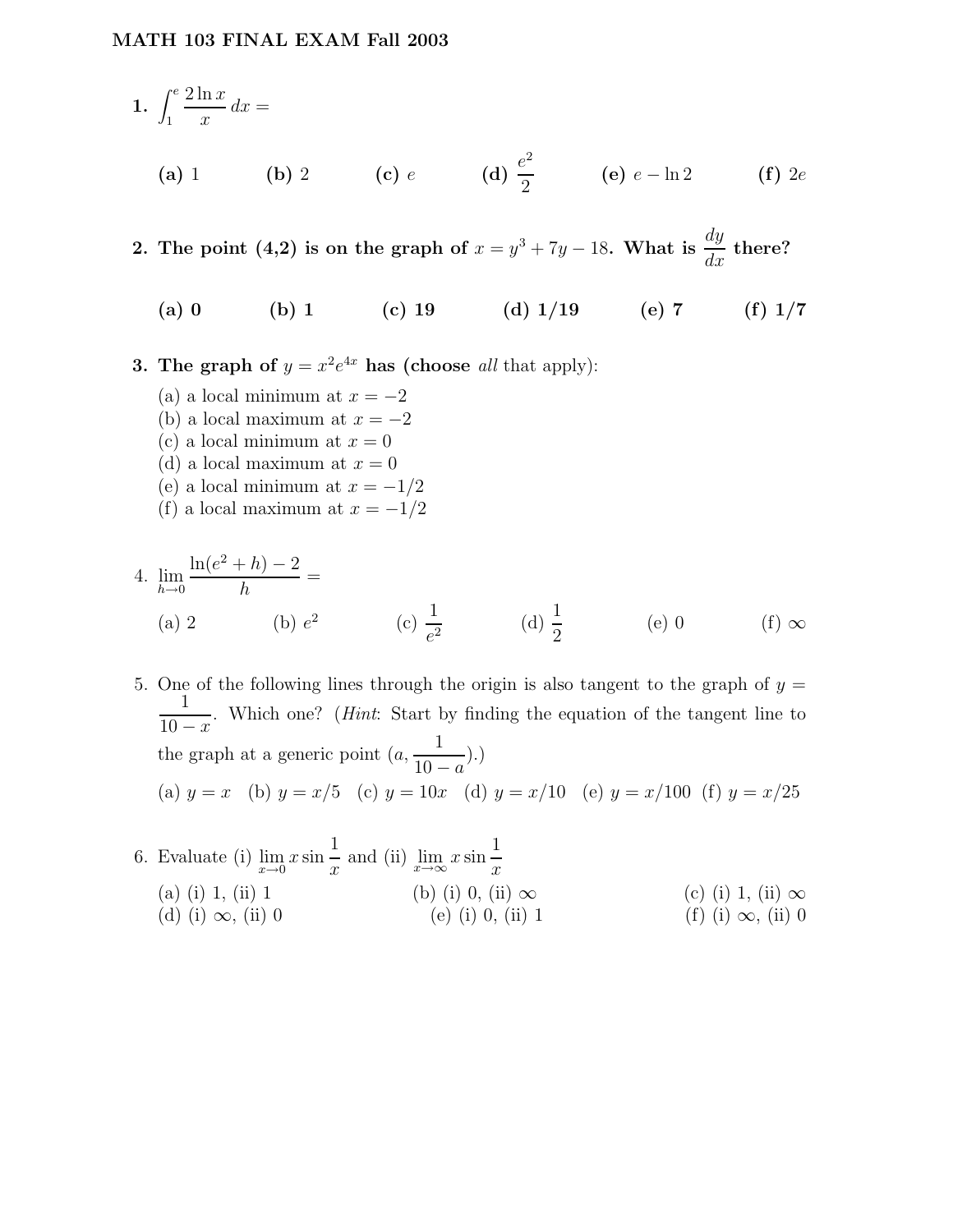7. On which of the following intervals is the function  $f(x) = \int^x$  $\int_0^x e^{3t-t^3} dt$ concave up?

(a) 
$$
-1 < x < 1
$$
 (b)  $-\infty < x < -1 \cup 1 < x < +\infty$  (c)  $-\infty < x < 0$   
(d)  $0 < x < +\infty$  (e)  $-\sqrt{3} < x < \sqrt{3}$  (f)  $\ln 2 < x < +\infty$ 

8. A 10-foot ladder is leaning against a vertical wall. If the bottom of the ladder slides away from the wall at a speed of 4 ft/sec, how fast, in radians per second, is the angle between the ladder and the wall (at the top of the ladder) increasing when that angle is  $\pi/3$  radians?

(a) 
$$
\frac{10}{\sqrt{3}}
$$
 (b)  $\frac{\sqrt{3}}{10}$  (c)  $\frac{4}{5}$  (d)  $\frac{5}{2}$  (e)  $\frac{\sqrt{3}}{5}$  (f)  $\frac{10}{3}$ 

9. A cylindrical container is to be constructed having total volume 27 cubic feet. The sides are to be made of a special material that costs \$2 per square foot, while the material for the top and bottom costs only \$1 per square foot. What is the relationship between the radius  $r$  and the height  $h$  of the cheapest container that can be constructed according to these specifications?

(a) 
$$
h = 3r
$$
 (b)  $r = 3h$  (c)  $h = 2r$  (d)  $r = 2h$  (e)  $h = r$  (f)  $h = 4r$ 

10. Let  $f(x)$  be a function with the properties that  $f'(x) > 0$  for all x, and that  $f(0) = 1, f(1) = 2, f(3) = 5$  and  $f(4) = 8$ . Which of the following must be true? (Hint: Draw a picture!)

(a) 
$$
\int_0^4 f(x) dx > 20
$$
  
\n(b)  $\int_0^4 f(x) dx < 20$   
\n(c)  $\int_0^4 f(x) dx < 16$   
\n(d)  $\int_0^4 f(x) dx > 16$   
\n(e)  $\int_0^4 f(x) dx < 10$   
\n(f)  $\int_0^4 f(x) dx > 24$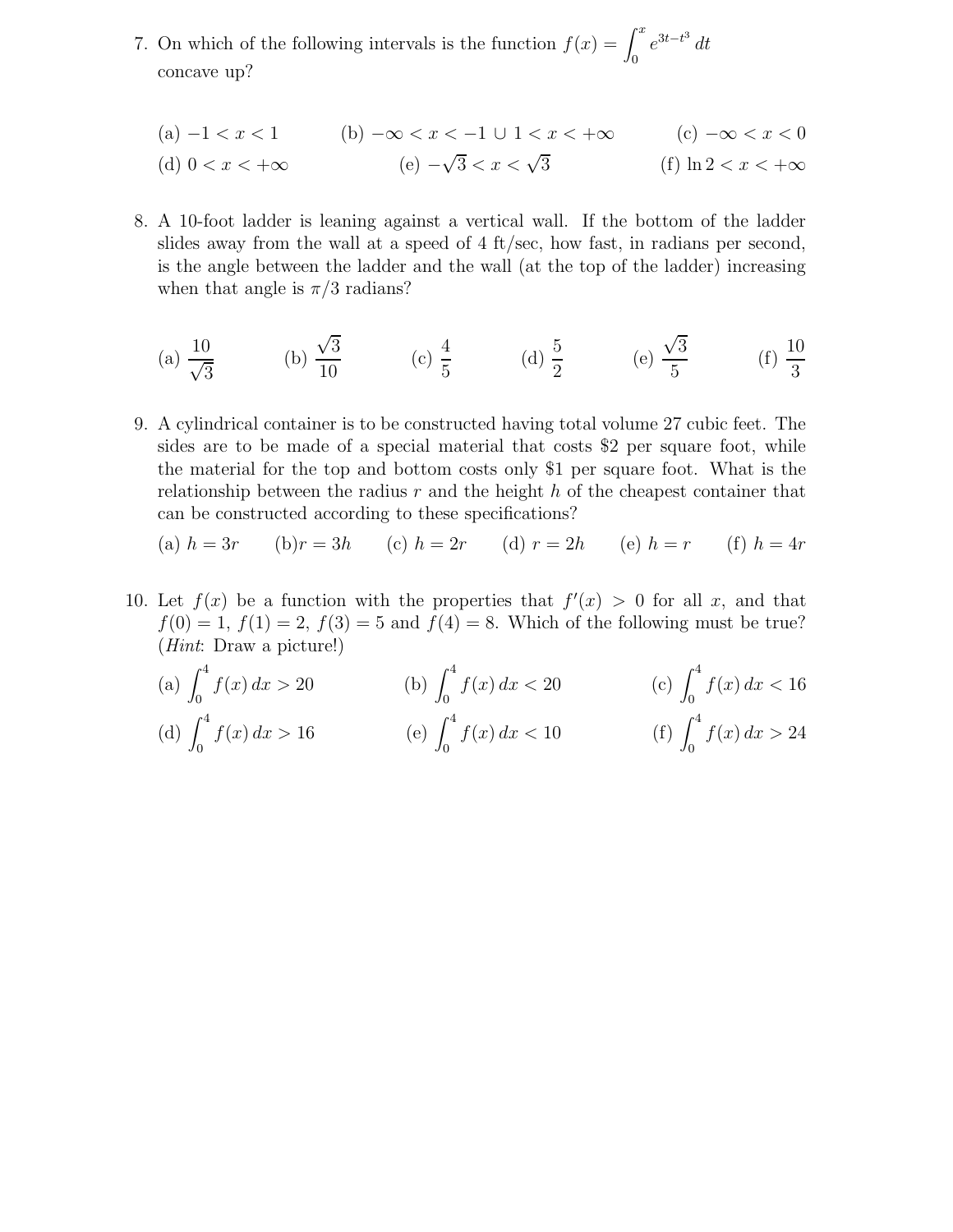11. Here is the graph of a certain function,  $y = f(x)$ :



Here is a graph of a related function:



Which of the following is the equation of this graph?

(a)  $y = f(x+1)$  (b)  $y = f(x+1) - 1$  (c)  $y = -f(x+1)$ (d)  $y = -f(x - 1)$  (e)  $y = 1 - f(x - 1)$  (f)  $y = f(x - 1) - 1$ 

12. Suppose  $f(x)$  is a continuous function and that  $\int_0^3 f(x) dx = 7$ . Calculate  $\int_0^9$  $f(\sqrt{x})$  $\sqrt{x}$  $dx$ . (a) 7 (b)  $\sqrt{7}$  (c)  $\frac{7}{9}$ 2 (d) 21 (e)  $\frac{21}{9}$ 2 (f)  $\sqrt{7}$ 2

13. Find the total area between the graph of  $y = x^3 - 6x^2 + 8x$  and the x-axis. (a) 0 (b) 2 (c) 4 (d) 6 (e) 8 (f) 10

14. A solid is obtained by revolving the region between the lines  $x = 1$  and  $x = 5$ , the x-axis, and the graph of  $y = 1/(x+3)$  around the x-axis. What is its volume?

(a) 
$$
\frac{\pi}{4}
$$
 \t(b)  $\frac{\pi}{8}$  \t(c)  $2\pi$  \t(d)  $\frac{3\pi}{8}$  \t(e)  $\frac{3\pi}{4}$  \t(f)  $\frac{4\pi}{3}$